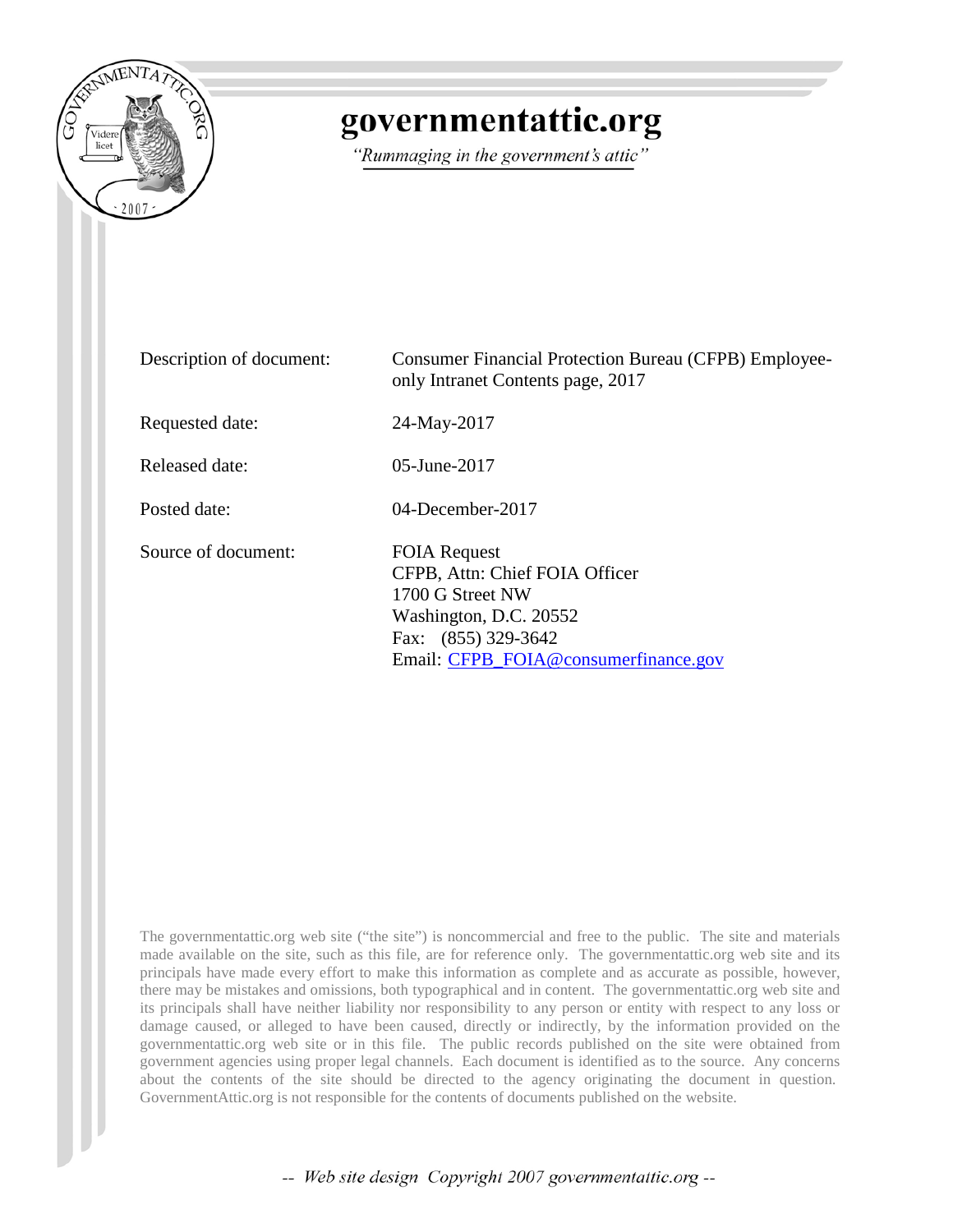

RE: FOIA Request #CFPB-2017-335-F

June 5, 2017

This letter is in final response to your Freedom of Information Act (FOIA) request dated May 24, 2017. Your request sought a copy of the table of contents or other pages that list the articles on the CFPB Internal Wiki Site.

Attached to this letter, please find our response to your request, which consists of 2 pages that are granted in full. No deletions or exemptions have been claimed on these records.

Provisions of the FOIA allow us to recover part of the cost of complying with your request. In this instance, we have waived all fees related to the processing of your request.

For questions concerning our response, please feel free to contact our FOIA Public Liaison at CFPB  $FOLA@cfpb.gov$  or by phone at 1-855-444-FOIA (3642).

Sincerely,

 $\leq l$ 

Raynell D. Lazier FOIA Manager Operations Division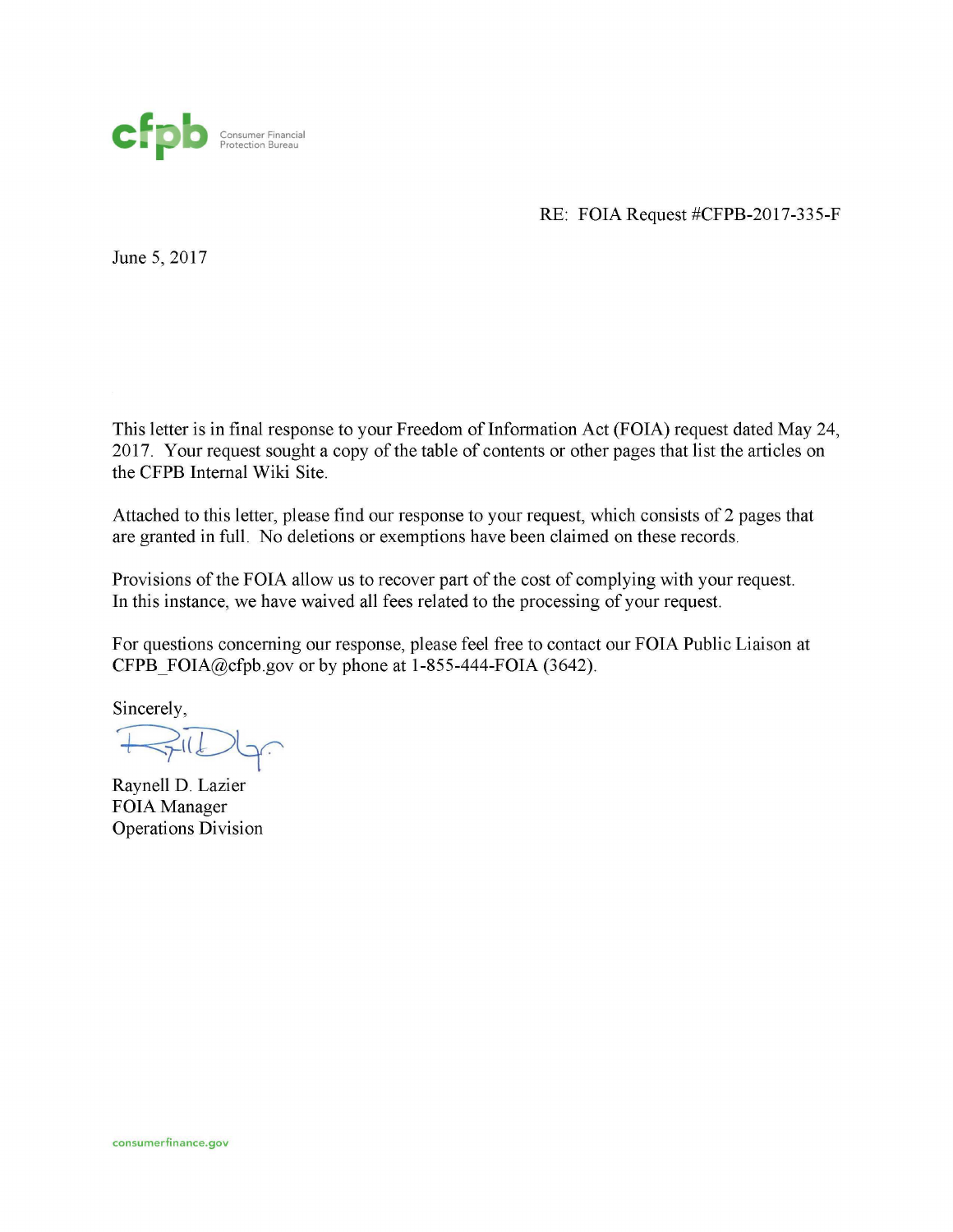| Intranet<br>Staff<br>Social                                                                                           | cfpb<br>Resources<br>Tools                                                                                                                                                                                                                                                                                                                                                                                                                                                                                                                                                                                                                                                             |
|-----------------------------------------------------------------------------------------------------------------------|----------------------------------------------------------------------------------------------------------------------------------------------------------------------------------------------------------------------------------------------------------------------------------------------------------------------------------------------------------------------------------------------------------------------------------------------------------------------------------------------------------------------------------------------------------------------------------------------------------------------------------------------------------------------------------------|
|                                                                                                                       | Lavinb My talk My preferences My watchlist My contributions                                                                                                                                                                                                                                                                                                                                                                                                                                                                                                                                                                                                                            |
| <b>WIKI LINKS</b>                                                                                                     | Discussion Edit History Move Watch<br>Page                                                                                                                                                                                                                                                                                                                                                                                                                                                                                                                                                                                                                                             |
| Wiki help<br>About the CFPB Intranet<br>Recent changes                                                                | <b>Wiki Contents</b>                                                                                                                                                                                                                                                                                                                                                                                                                                                                                                                                                                                                                                                                   |
| <b>CURRENT PAGE TOOLS</b><br>What links here<br>Related changes<br>Upload file<br>Printable version<br>Permanent link | <b>Wiki Contents</b>                                                                                                                                                                                                                                                                                                                                                                                                                                                                                                                                                                                                                                                                   |
|                                                                                                                       | A way to search content on the wiki.                                                                                                                                                                                                                                                                                                                                                                                                                                                                                                                                                                                                                                                   |
|                                                                                                                       | <b>Categorical indexes</b><br><b>Quick Reference - Admin · Clearance · Digital · Ethics · Policies</b>                                                                                                                                                                                                                                                                                                                                                                                                                                                                                                                                                                                 |
|                                                                                                                       | <i>Human Capital</i> – Benefits • Human Capital • Communication • Employee Engagement • Employee<br>Relations • Leave • New Hire • Performance • Recruiting • Reasonable Accommodation • Training •<br>Vision                                                                                                                                                                                                                                                                                                                                                                                                                                                                          |
|                                                                                                                       | <b>Division</b> – Consumer Education and Engagement • Operations • External Affairs • Legal Division •<br>Ombudsman • RMR - Research, Markets, and Regulations • Region                                                                                                                                                                                                                                                                                                                                                                                                                                                                                                                |
|                                                                                                                       | <i>Offices</i> – Chief Administrative Officer • Chief Financial Officer • Chief Information Officer • Consumer<br>Engagement • Consumer Response • Cybersecurity • Design • Director • Equal Employment<br>Opportunity • Enforcement • Enforcement Team Survival Guide • FOIA • Facilities • Fair Lending •<br>Financial Education • Front Office • Inclusion • Legislative Affairs • Library • Litigation • Media<br>Relations • Office of Inspector General • Privacy • Paperwork Reduction Act • Procurement • Product<br>Management • Records • Regulation • Research • Security • Strategy • Students • Supervision • Systems<br>Engineering • Technology and Innovation • Travel |
|                                                                                                                       | <b>Research</b> – Branding • Call Report • Data • Dodd-Frank • Market Monitoring • Mortgage Data •<br>Nationwide Mortgage Licensing System • Regulatory • Research Environment • White House                                                                                                                                                                                                                                                                                                                                                                                                                                                                                           |
|                                                                                                                       | Miscellaneous - CFPB Culture • CFPB Speaker Series • Committees • Events • Green Team • Intranet •<br>Mission • Reports • Role Charter • Sustainability                                                                                                                                                                                                                                                                                                                                                                                                                                                                                                                                |
|                                                                                                                       | <b>Noteworthy pages</b>                                                                                                                                                                                                                                                                                                                                                                                                                                                                                                                                                                                                                                                                |
|                                                                                                                       | These are example pages based on their content structure and layout. Please replicate any features you<br>like.                                                                                                                                                                                                                                                                                                                                                                                                                                                                                                                                                                        |
|                                                                                                                       | <i>High Usability</i> – Benefits • HSPD-12 • Service Desk FAQ • Treasury Learning Management System                                                                                                                                                                                                                                                                                                                                                                                                                                                                                                                                                                                    |
|                                                                                                                       | <b>Great Layout</b> – Portal: New Hire • History of Strategy at the CFPB • Operations Division • Records<br>Management Office • Technology and Innovation Team                                                                                                                                                                                                                                                                                                                                                                                                                                                                                                                         |
|                                                                                                                       | FAQ presentation - Procurement FAQ                                                                                                                                                                                                                                                                                                                                                                                                                                                                                                                                                                                                                                                     |
|                                                                                                                       | <b>Statistics</b>                                                                                                                                                                                                                                                                                                                                                                                                                                                                                                                                                                                                                                                                      |
|                                                                                                                       | If you are curious about the stats on the Wiki, please visit the Wiki Statistics                                                                                                                                                                                                                                                                                                                                                                                                                                                                                                                                                                                                       |